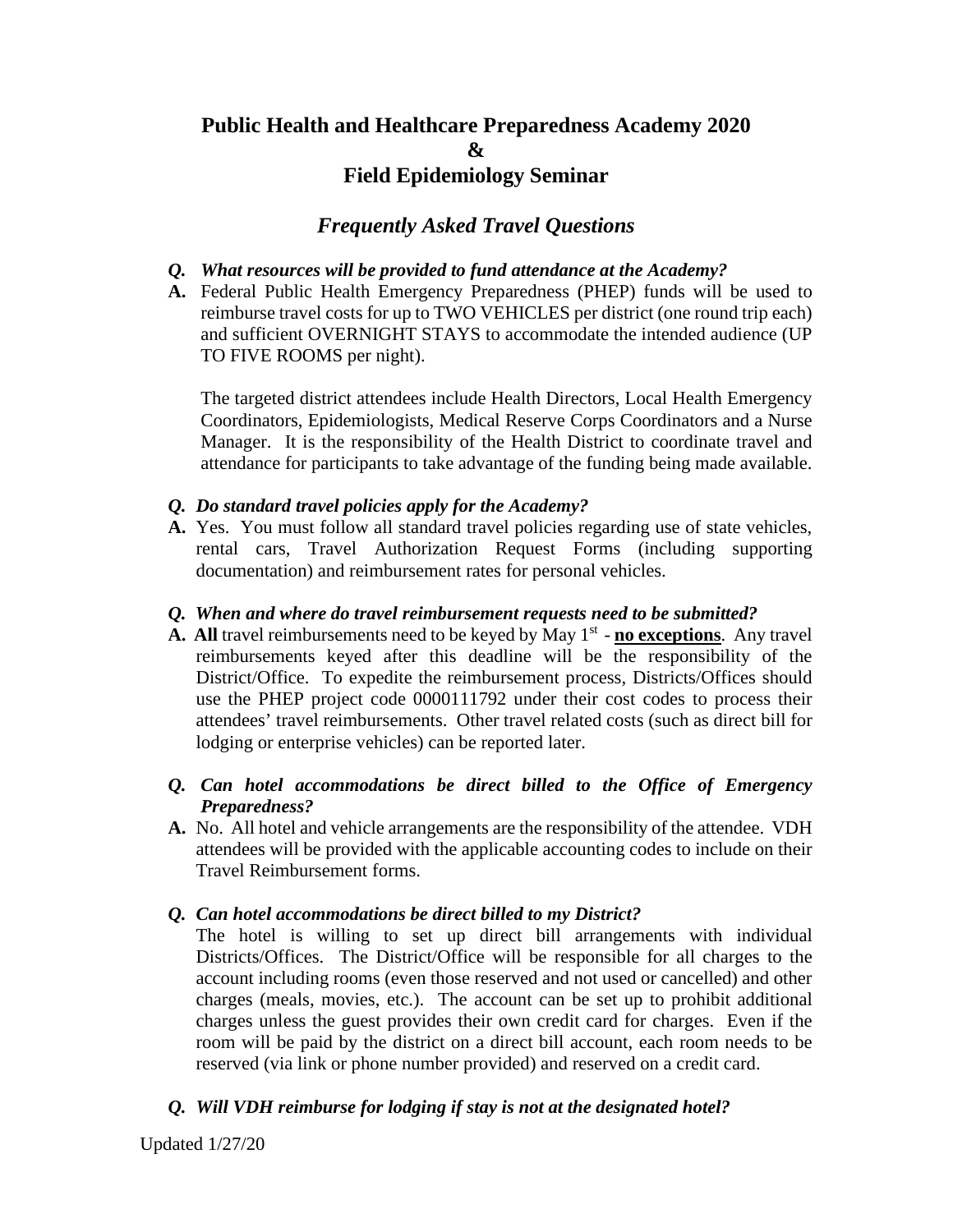**A.** Yes, VDH will reimburse at any hotel up to the GSA lodging rate for Harrisonburg of \$96/night. Anything above the per diem rate is the employee's responsibility.

## *Q. If I make my reservation late and the rate is higher, will I still be reimbursed?*

**A.** Yes, VDH will reimburse at any hotel up to the GSA lodging rate of \$96. Anything above the GSA lodging rate for Harrisonburg is the responsibility of the attendee.

# *Q. If we use a state or rental vehicle, does that count as one of the two vehicles?*

**A.** Yes. If you use a state vehicle, we will cover the fuel. If you rent a car, we will cover the rental and the fuel costs. If you use your personal vehicle, we will reimburse at the applicable rate.

# *Q. Who can spend the night (and which night(s) can they spend)?*

**A.** The Academy begins at 1:00 p.m. on March 23<sup>th</sup> so morning travel to Harrisonburg is feasible for many. However, lodging and per diem for March  $22<sup>th</sup>$  will be covered for those travelers whose base office is more than 250 miles from the Hotel Madison and Shenandoah Valley Conference Center. Lodging can be at the Founders Inn or another hotel on the way as long as it is at the per diem rate for that area.

Lodging and per diem will be covered for March  $23<sup>th</sup>$  for travelers whose base office is more than 50 miles away from the Hotel Madison. Travelers whose base office is 50 miles or less from the Hotel Madison will be reimbursed for miles traveled above normal commute mileage.

Lodging and per diem is approved for the evening of March  $24<sup>th</sup>$  for staff attending the Field Epidemiology Seminar and for those travelers that are over 100 miles between their base office and Hotel Madison. Lodging can be at a Harrisonburg or another hotel on the way home as long as it is at or below the lodging rate for that area.

Lodging and per diem for March  $25<sup>th</sup>$  will be covered for those travelers attending the Field Epi Seminar Workshop that are over 100 miles between their base office and the Hotel Madison Lodging can be at a Harrisonburg hotel or another hotel on the way home as long as it is at or below the lodging rate for that area.

## *Q. My District has an Epidemiologist/communicable disease nurse that is not funded by Preparedness grant funds. Can this person attend the Academy or the Field Epi Seminar?*

**A.** Yes. Funding will be provided for the grant-funded Epidemiologist, AND the nurse manager. Any appropriate staff member may attend and benefit from the grantsponsored training if it is appropriate for their job duties, approved by district leadership and funded by the district. Again, the Health District should plan and determine who is most appropriate to attend each day's events.

# *Q. Can only Preparedness funded staff attend the Field Epi Seminar?*